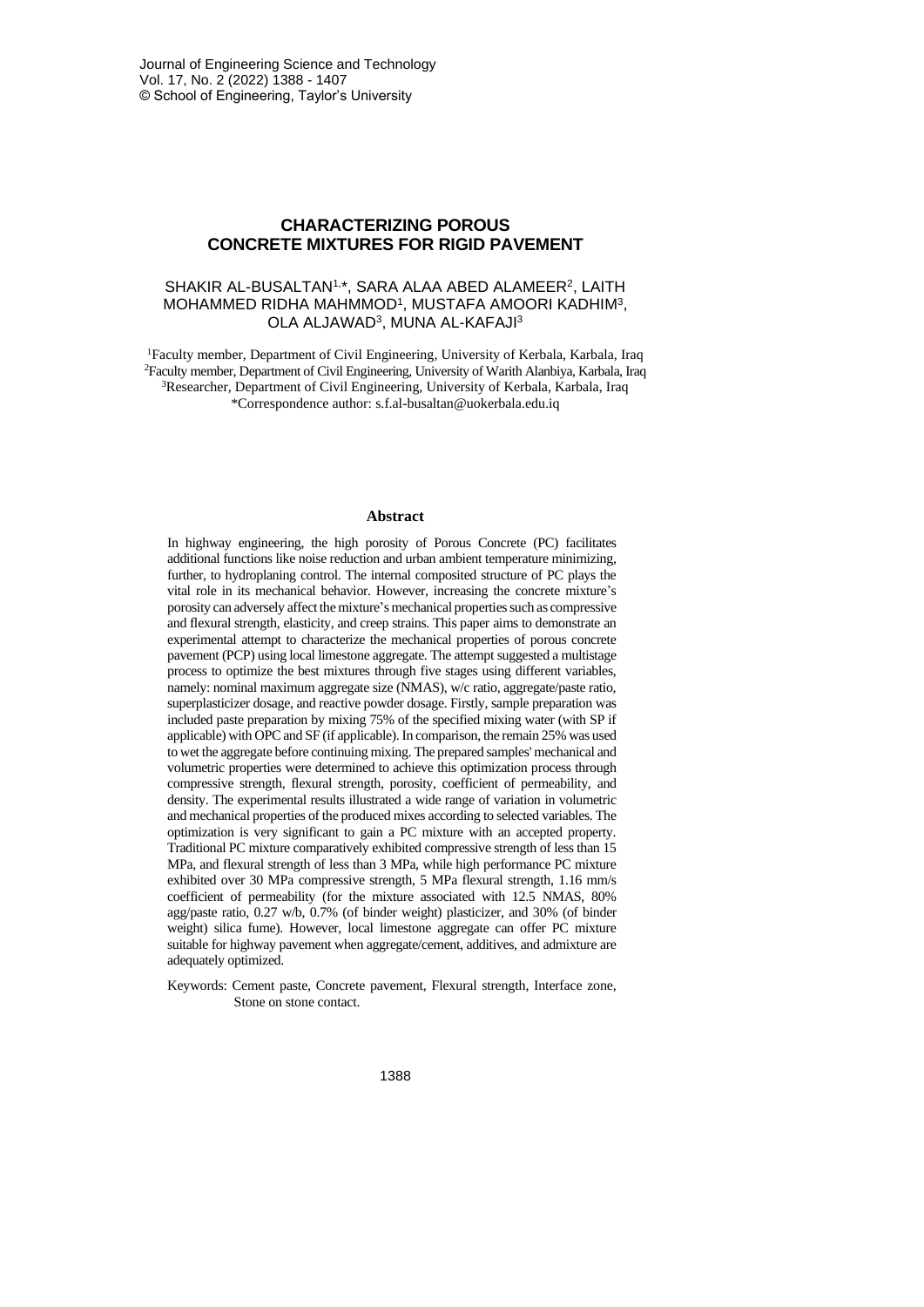#### **1.Introduction**

Porous, pervious or popcorn concrete (PC) is concrete with high porosity and continual voids. It characterizes entirely different properties from conventional concrete, whereas its mechanical and volumetric properties differ seriously from traditional concrete properties. High porosity is facilitated specific functional properties that make PC very suitable in several architectural and civil engineering applications. For example, permeable concrete surface pavement, base course pavement, vegetation or living organism concrete bed, noise absorbing elements, thermal insulated elements, etc. Porous concrete pavement (PCP) application was initially applied in the USA and England from the 1970s [1]. PCP is offered distinct properties from traditional concrete pavement, especially in flood control and water purification [2], improving skid resistance in both wet and dry conditions [3], reducing noise or absorbing tyre sounds [4], and reducing the effect of urban heat island [5]. Moreover, PC offers less shrinkage and thermal expansion; therefore, fewer joints are needed, consequently reducing dowel deteriorations [6, 7].

Although PCP exhibits fascinating functional properties, its mechanical properties (such as compressive strength, flexural strength, abrasion resistance, etc.) show worse performance. The main cause of this drawback is the high pore percentage and the pores' continuous connection, which is in fact what distinguish the PC for its functional properties, as mentioned previously. Therefore, extensive researches have been conducted to upgrade mechanical properties with conserving the functional properties [8-17]. These attempts have been focused on strengthening the PC's open grade skeleton by using high quality aggregates to sustain high stone on stone contact performance and high-performance mortar to grip the aggregates efficiently [1, 18-23]. Other attempt use no traditional concrete constitutes to develop PC concrete by Recycle aggregate[24] furnace sludge aggregates [25]Fly ashes [26-29] polymers [30] geopolymer[31] superplasticizers [32] and nano-silica<sup>[33]</sup>.

Surveying the previous attempts sustains that the acceptable PC concrete with sufficient volumetric and mechanical properties can be achieved by optimize the fundamental design indices [34, 35]. Fundamental design indices include nominal maximum aggregate size (NMAS), w/c ratio, aggregate/paste ratio, superplasticizer dosage, and reactive powder dosage. Air void and permeability are the main volumetric properties. Although some previous study indicated that 40% of air void is reachable [35], the interconnected voids are hardly exceeded 30% [36], other researchers stated that interconnected void represents about 82% of total voids [37]. However, extra compaction, fine materials, and additives have reduced air voids as low as 10% [35]. Permeability has accordingly ranged from 0.3-47.7 mm/sec due to PC mixture contents characteristics, e.g., increase aggregate size increase permeability [38], or incorporating silica fume homogenizes PC matrix and increases permeability[39].

It is worth mentioning that high air voids is significantly affected mechanical properties, while low pores size improves mechanical properties[40]. The mechanical properties are highly influenced by compaction methods, curing time and methods, testing methods, materials characteristics, and mix design [41-43]. Yeih and Chang suggested compressive strength at 28 days for structural concrete must be over 21 MPa, while for particular uses in airport runways have to exceed 35 MPa [25]. However, experiments proved that traditional PC compressive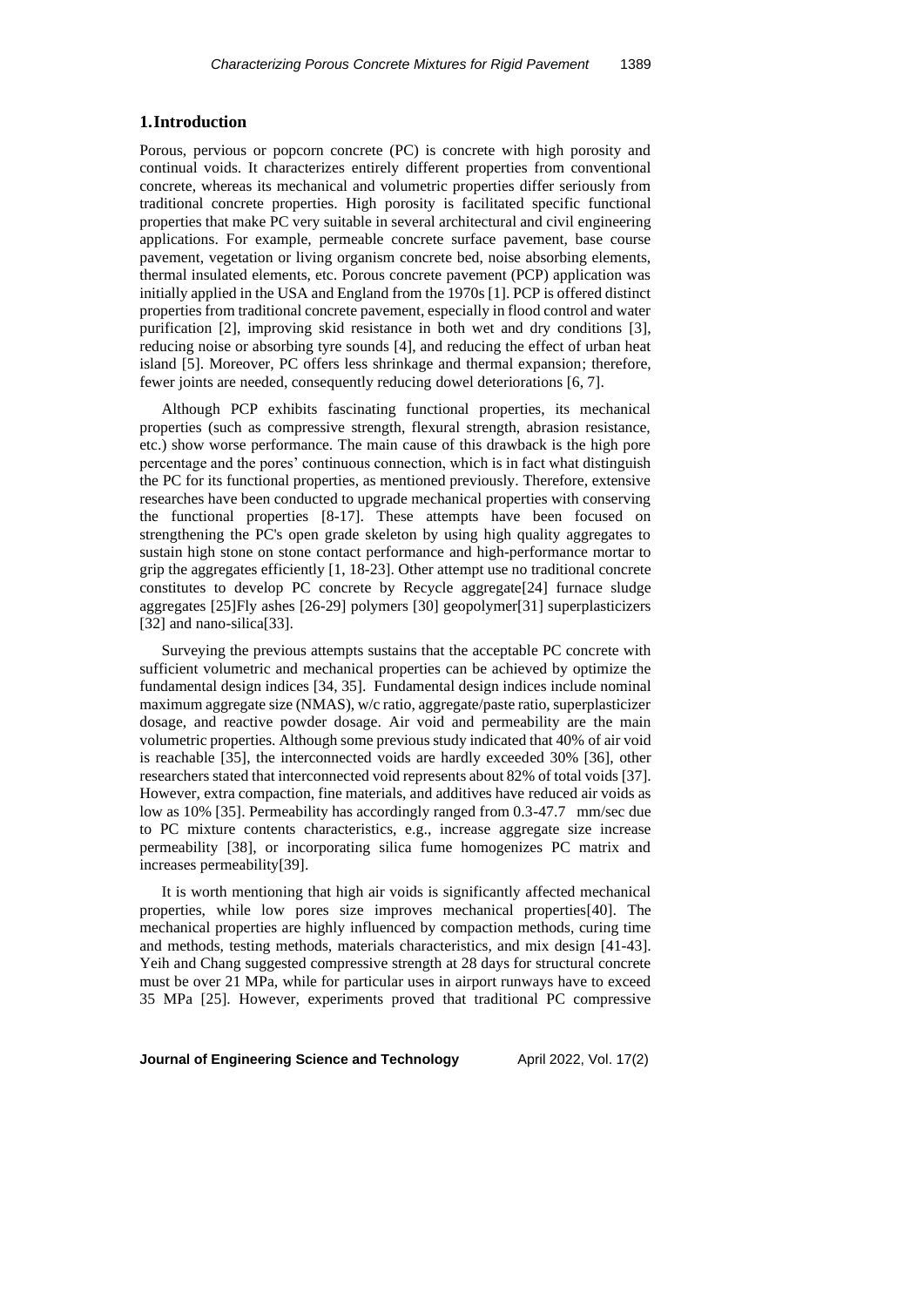strength explored as low as 7 MPa [43], while under controlled design and quality materials and additives over 50 MPa was reachable [42]. Similarly, for other mechanical properties, e.g., flexural strength for traditional PC mixture recorded as low as 2 MPa [44], while specific additives improved it tile 4.4 MPa [35, 45].

As a summary, the literature review indicated that PC is special concrete highly affected by the used materials and application process. The global design method to specify design indices is not available yet [25, 35]. Furthermore, the mechanical and volumetric properties are conflicted with each other's. Therefore, this study attempts to characterise the PC properties using local limestone aggregate with a range of design indices to understand these indices' effect on finalising an acceptable PC mixture suitable for local pavement applications. This study suggests a multistage design method to achieve the planned aim. This characterization helps describe a mix design method introduced for pavement applications of roads and airports.

# **2.Materials and testing**

# **2.1.Materials**

Ordinary Portland cement (OPC) was selected in the investigation; it supplied from Karbala Cement Plant. The supplied OPC is confirmed to the requirement of the I.Q.S. No.5 [46]. Crushed limestone aggregate was supplied from Karbala quarries. The aggregate washed and sieved to prepare three single size gradations, namely, 19-12.5, 12.5-4.74, and 4.75-2.36 mm, which defined according to Nominal Maximum Aggregate Size, (NMAS), 19, 12.5, and 4.75, respectively. Table 1 lists the characterization of the three aggregate gradations. Tap water was used for both mixture preparation and curing of all the PC specimens. Silica Fume (SF) was selected as a main additive recommended by previous studies to gain highperformance PC. Table 2 demonstrates the physical and chemical properties of the used SF, which was checked to confirm ASTM C1240. Finally, superplasticizer (SP) confirms the requirement of ASTM C494-type G was supplied to reduce w/c ratio and enhance the binding interface. Table 3 shows SP properties. Figure 1 shows the used materials in this study work.



**Fig. 1. Used materials.**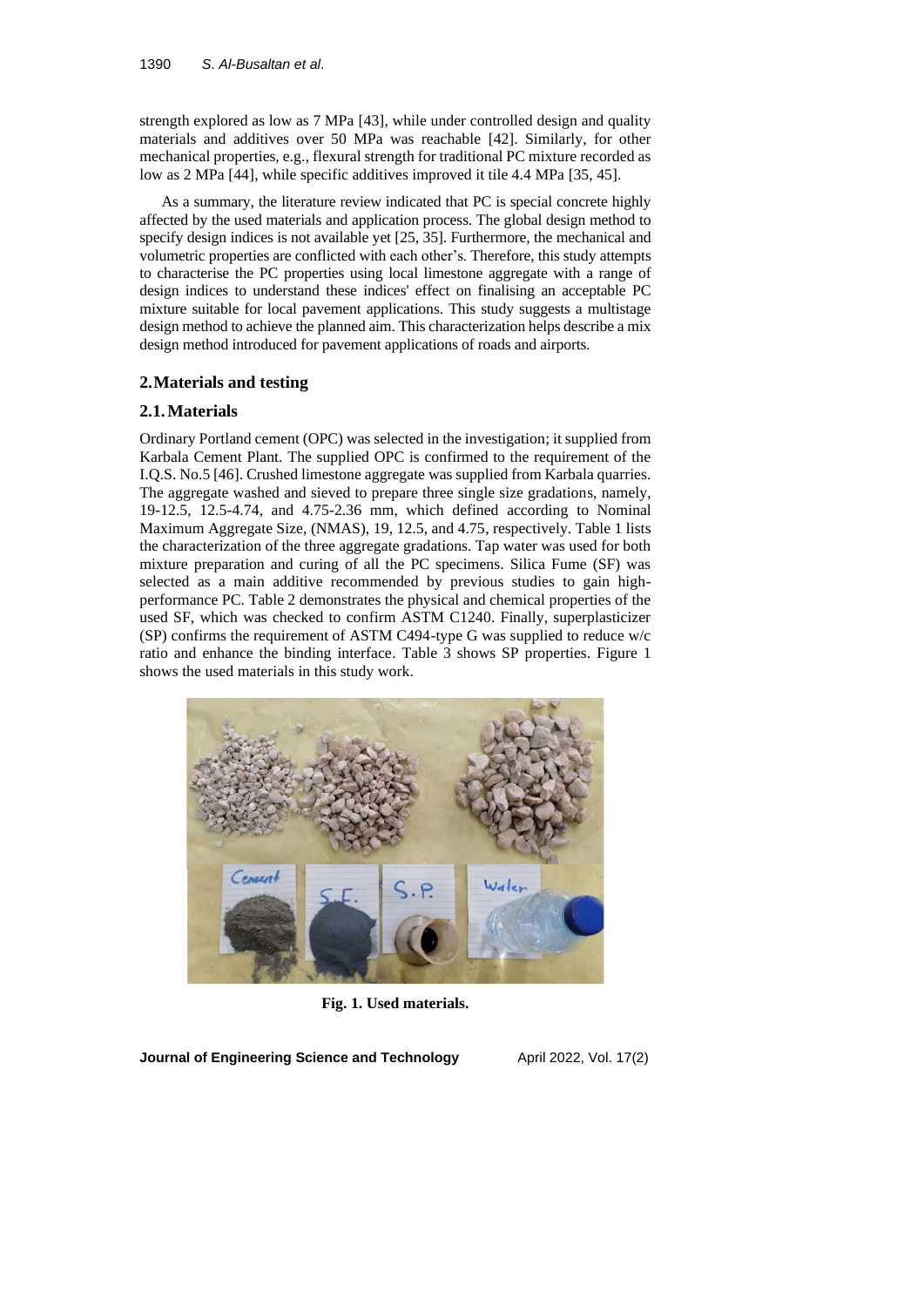| Tubic 1. Oben uggi egune propertito. |                  |                                              |                                    |                                 |                                       |                    |  |
|--------------------------------------|------------------|----------------------------------------------|------------------------------------|---------------------------------|---------------------------------------|--------------------|--|
| NMAS,<br>mm                          | Gradation,<br>mm | Loss<br>unit<br>weight,<br>kg/m <sup>3</sup> | <b>Bulk</b><br>specific<br>gravity | Apparent<br>specific<br>gravity | Water<br>absorption,<br>$\frac{0}{0}$ | Void<br>content, % |  |
| 19                                   | $19 - 12.5$      | 1411                                         | 2.684                              | 2.723                           | 0.44                                  | 38                 |  |
| 12.5                                 | 12.5-4.75        | 1379                                         | 2.683                              | 2.728                           | 0.53                                  | 42                 |  |
| 4.75                                 | 4.74-2.36        | 1362                                         | 2.688                              | 2.739                           | 0.62                                  | 40                 |  |

#### **Table 1. Used aggregate properties.**

**Table 2. Chemical and physical properties of used silica fume.**

| <b>Chemical properties</b>                    |       |                               |  |  |
|-----------------------------------------------|-------|-------------------------------|--|--|
| <b>Composition property</b>                   | SF    | <b>ASTM C1240 limitations</b> |  |  |
| SiO <sub>2</sub>                              | 91.65 | $\geq$ 85                     |  |  |
| $\text{Al}_2\text{O}_3$                       | 0.03  |                               |  |  |
| Fe <sub>2</sub> O <sub>3</sub>                | 0.02  |                               |  |  |
| CaO                                           | 1.12  | -                             |  |  |
| MgO                                           | 0.02  |                               |  |  |
| $K_2O$                                        | 0.13  |                               |  |  |
| Na <sub>2</sub> O                             | 0.21  |                               |  |  |
| SO <sub>3</sub>                               | 0.22  | -                             |  |  |
| Loss on ignition, max. %                      | 2.76  | < 6                           |  |  |
| Moisture content, max. %                      | 0.58  | $\lt$ 3                       |  |  |
| <b>Physical properties</b>                    |       |                               |  |  |
| Percent retained on sieve No.325 (45µm), max. | 6     | < 10                          |  |  |
| Accelerated P.A.I with P.C at 7 days          | 115.6 | >105                          |  |  |
| Specific particles surface area, min, $m2/g$  | 22    | >15                           |  |  |
| Specific gravity                              | 2.251 | > 2.2                         |  |  |
| Blaine fineness $(m^2/kg)$                    | 21200 | 15000-30000                   |  |  |

|  |  |  |  | Table 3. Superplasticizer technical properties. |
|--|--|--|--|-------------------------------------------------|
|--|--|--|--|-------------------------------------------------|

| <b>Property</b> | <b>Technical properties</b>           | Approval/standards |  |  |
|-----------------|---------------------------------------|--------------------|--|--|
| Description     | Aqueous solution of modified          |                    |  |  |
| and base        | polycarboxylate, water-reducing, high |                    |  |  |
|                 | range, and retarder                   | ASTM C494-type G   |  |  |
| Density         | $1.069$ kg/Lt                         |                    |  |  |
| Appearance      | heavy liquid, brownish colour         |                    |  |  |
| <b>PH</b>       | 7.3                                   |                    |  |  |

# **2.2.Mix design**

Generally, the previous concrete mixture comprises OPC, water, and coarse aggregates with or without, additives and/or superplasticizer. Therefore, to gain the high performance of these constitutes, optimizing the percent of each constitute has to be investigated individually. Moreover, the NMAS could be vital in determining the volumetric and mechanical properties of the PC; design variables can be considered as well. However, a multistage process was suggested, as can be seen in Fig. 2, to target the high-performance PC using mentioned variables in mix design, as follows: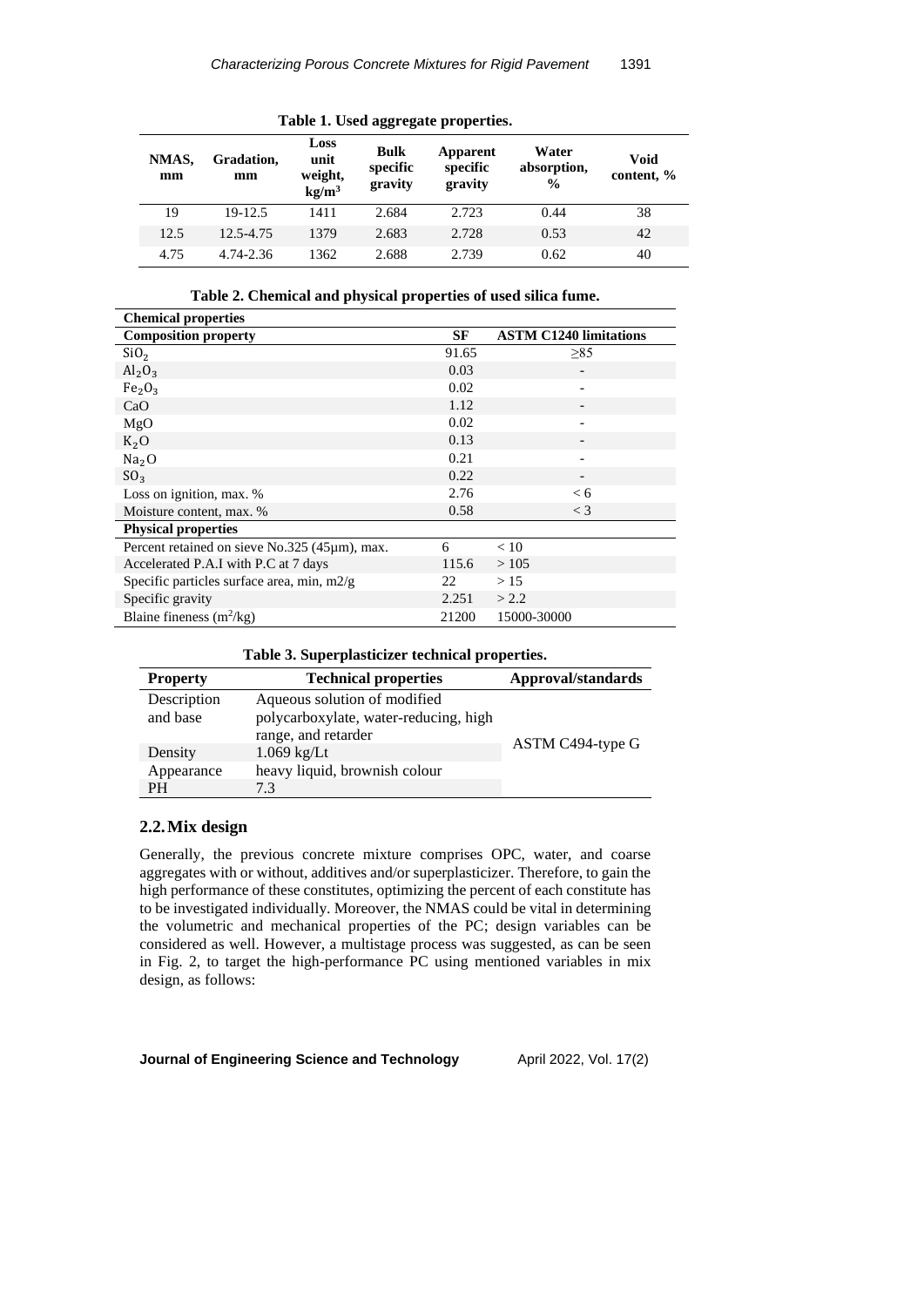- Investigating the best NMAS that facilitate the required porosity with higher compressive strength
- Identifying the optimum w/c ratio for the PC mixture of selected NMAS from stage one.
- Optimizing aggregate/paste ratio that conserves porosity and introduces higher compressive strength
- Identifying best admixture dosage that upgrades compressive strength with higher porosity.
- Optimizing reactive powder dosage with various W/B content within specific workability index.



**Fig. 2. Experimental program.**

According to the above stages, Table 4 presents the basic mix proportion suggested for this study. All these proportions were based on previous studies; i.e., a range for each variable was nominated from a set of prior attempts to characterize the PC performance; for more details, see the mix proportion references [6-31].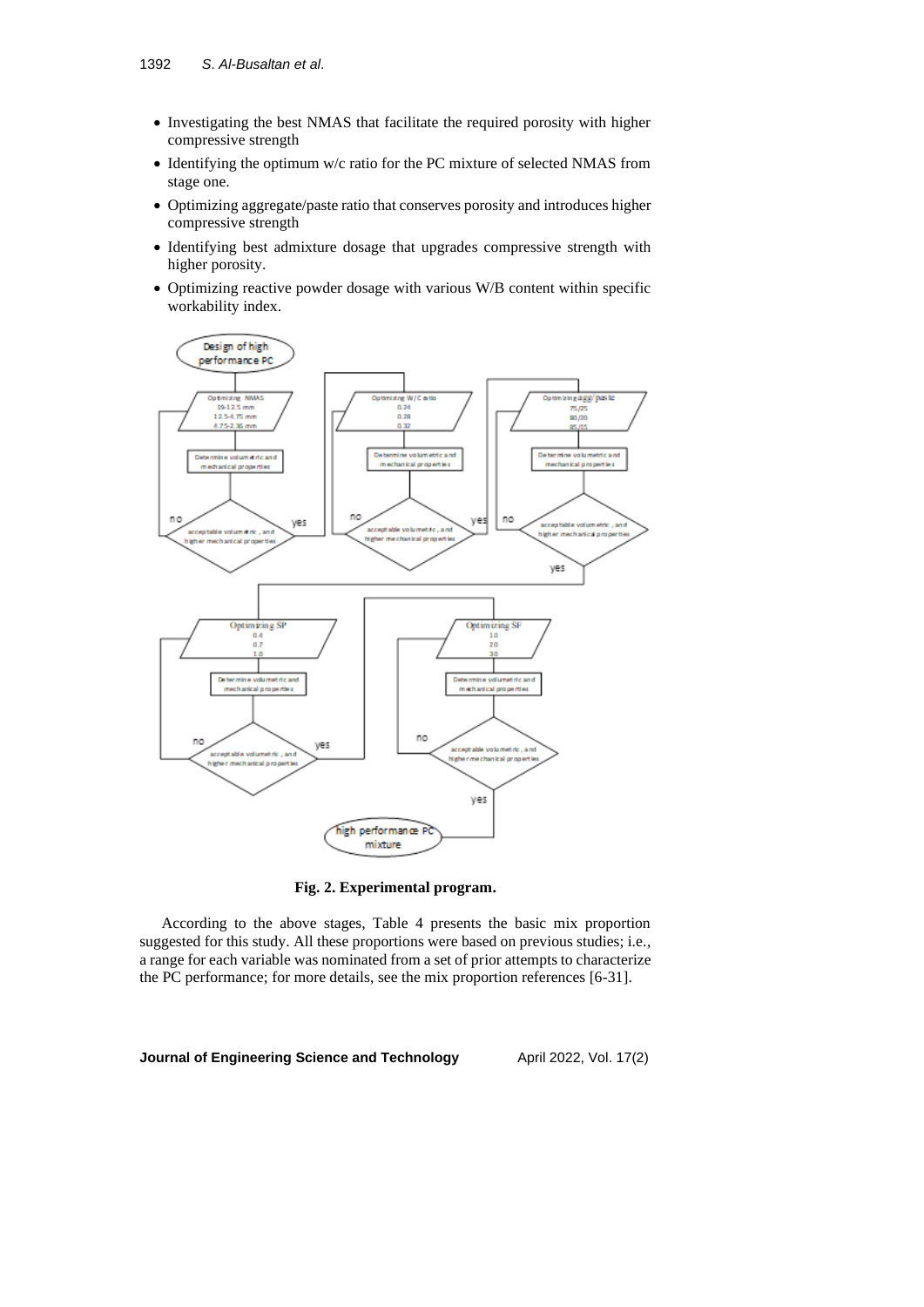| Mix<br>No.     | stage                                              | Agg. size | Agg./paste | W/B  | SP       | <b>SF</b>        |
|----------------|----------------------------------------------------|-----------|------------|------|----------|------------------|
|                | Stage 1: identifying optimum<br><b>NMAS</b>        | 19.0-12.5 | 80/20      | 0.24 | $\Omega$ | $\Omega$         |
| $\overline{c}$ |                                                    | 12.5-4.75 | 80/20      | 0.24 | $\Omega$ | 0                |
| 3              |                                                    | 4.75-2.63 | 80/20      | 0.24 | $\Omega$ | $\overline{0}$   |
| 4              | Stage 2: identifying optimum $w/c$                 | 12.5-4.75 | 80/20      | 0.28 | $\Omega$ | $\Omega$         |
| 5              |                                                    | 12.5-4.75 | 80/20      | 0.32 | $\Omega$ | $\Omega$         |
| 6              | Stage 3: identifying optimum                       | 12.5-4.75 | 85/15      | 0.28 | $\Omega$ | $\Omega$         |
|                | agg/paste                                          | 12.5-4.75 | 75/25      | 0.28 | $\Omega$ | $\boldsymbol{0}$ |
| 8              | Stage 4: identifying optimum<br>plasticizer dosage | 12.5-4.75 | 80/20      | 0.25 | 0.4      | $\Omega$         |
| 9              |                                                    | 12.5-4.75 | 80/20      | 0.23 | 0.7      | $\Omega$         |
| 10             |                                                    | 12.5-4.75 | 80/20      | 0.20 | 1.0      | $\overline{0}$   |
| 11             | Stage 5: identifying optimum                       | 12.5-4.75 | 80/20      | 0.24 | 0.7      | 10               |
| 12             |                                                    | 12.5-4.75 | 80/20      | 0.25 | 0.7      | 20               |
| 13             | reactive powder dosage                             | 12.5-4.75 | 80/20      | 0.27 | 0.7      | 30               |

**Table 4. Mix design stages and mix proportions.**

## **2.3.Sample preparation and curing**

75% of the specified mixing water (with SP if applicable) was firstly used to prepare a paste, while the remain 25% are used to wet the aggregate before mixing, OPC and SF (if applicable) was blended in a dry state before gradually added to the water with continuing mixing operation, as can be seen in Fig. 3. Then, a mechanical mixer was utilized to mix the PC mixtures. The well-homogenized PC mixture was cast in cylindrical specimens with 100 mm in diameter and 200 mm high in consecutive layers 50 mm each using standard rodding for compaction. It is worth mentioning that the curing of PC is highly affected by the curing process. It was found that direct tightly covering of mold face by plastic membrane is essential to conserve the water required for curing (hydrate water, gel water, and pores saturation water) in the early stage. After two days in a standard moisture curing chamber, the specimens were demoulded and cured in temperature control traditional curing units until the days of testing. For each testing indices, at least three samples were prepared.



**(a). binder is added to 75% of the water to prepare paste**



**(b). 25% of the water is used to wet the aggregate**

# **Fig. 3. paste and aggregate preparation.**

# **2.4.Test methods**

The successful design method has to facilitate the measurement of the performance by effective indices on one side. On the other side, it has to be well-known and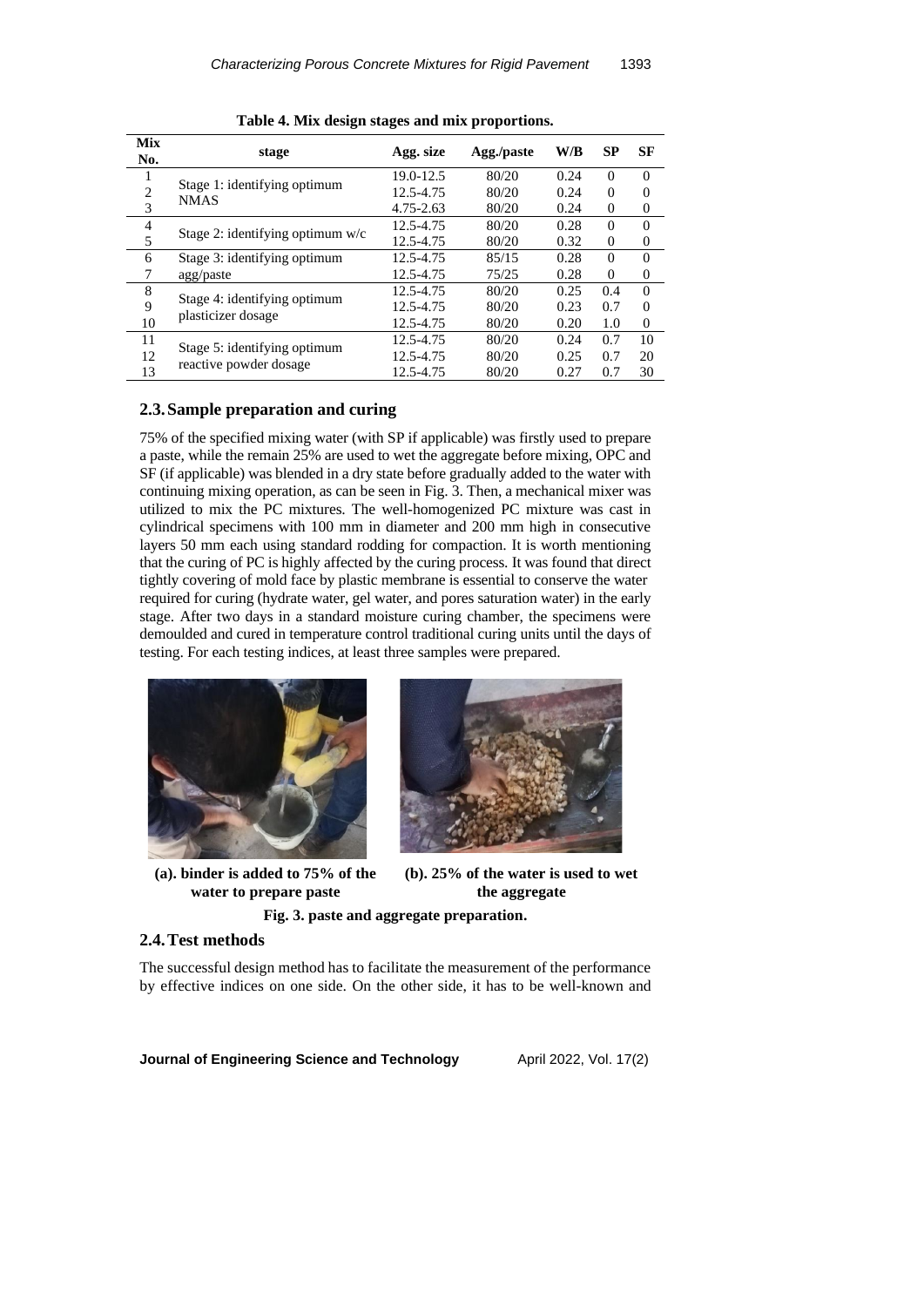straightforward as everywhere as possible. Therefore, the following tests were suggested to characterizing PC for pavement application:

# **2.4.1. Volumetric properties tests**

Three indices can describe the PC volumetric properties: effective air voids (porosity), density, and permeability. Air voids content determination is started by knowing the bulk volume of the compacted concrete; as the PC has high interconnected air voids, submerged weight measurement to obtain the bulk volume is not applicable. Also, measuring the specimen geometrical dimension does not reflect the surface texture. Therefore, the vacuum sealing method according to ASTM D 7063, which commonly used for asphalt mixtures, was used to determine the effective air voids (porosity) for the PC specimens in this study. Simultaneously, the same method can be used to determine the density of the PC, as an additional volumetric property. Permeability is the crucial index of PC, as the PCP layer is mainly designed to perform drainage. Fulling head method was used in this study to determine the permeability measurement, the measurement device, suggested by previous studies [47-49], was built and successfully used to identify permeability of PC. Figure 4(a) shows the permeability measurement devise.

# **2.4.2. Mechanical properties tests**

Compressive strength test is usually nominated as a main mechanical properties' representative; the test was conducted at the age of 28 days, following the requirements of the ASTM C39 procedure. Cylindrical specimens with 100mm diameter and 200mm height were subjected to the test protocol, as shown in Fig. 4(b), where at least three specimens' readings were averaged to represent a single index of compressive strength. The other important test for PCP is the flexural strength test to explore the loose of support characteristics; the test was conducted according to ASTM C 293 requirements, at least three prism specimens of  $100\times100\times500$  mm was tested, as can be seen in Fig. 4(c). The readings were averaged for each flexural strength single index.



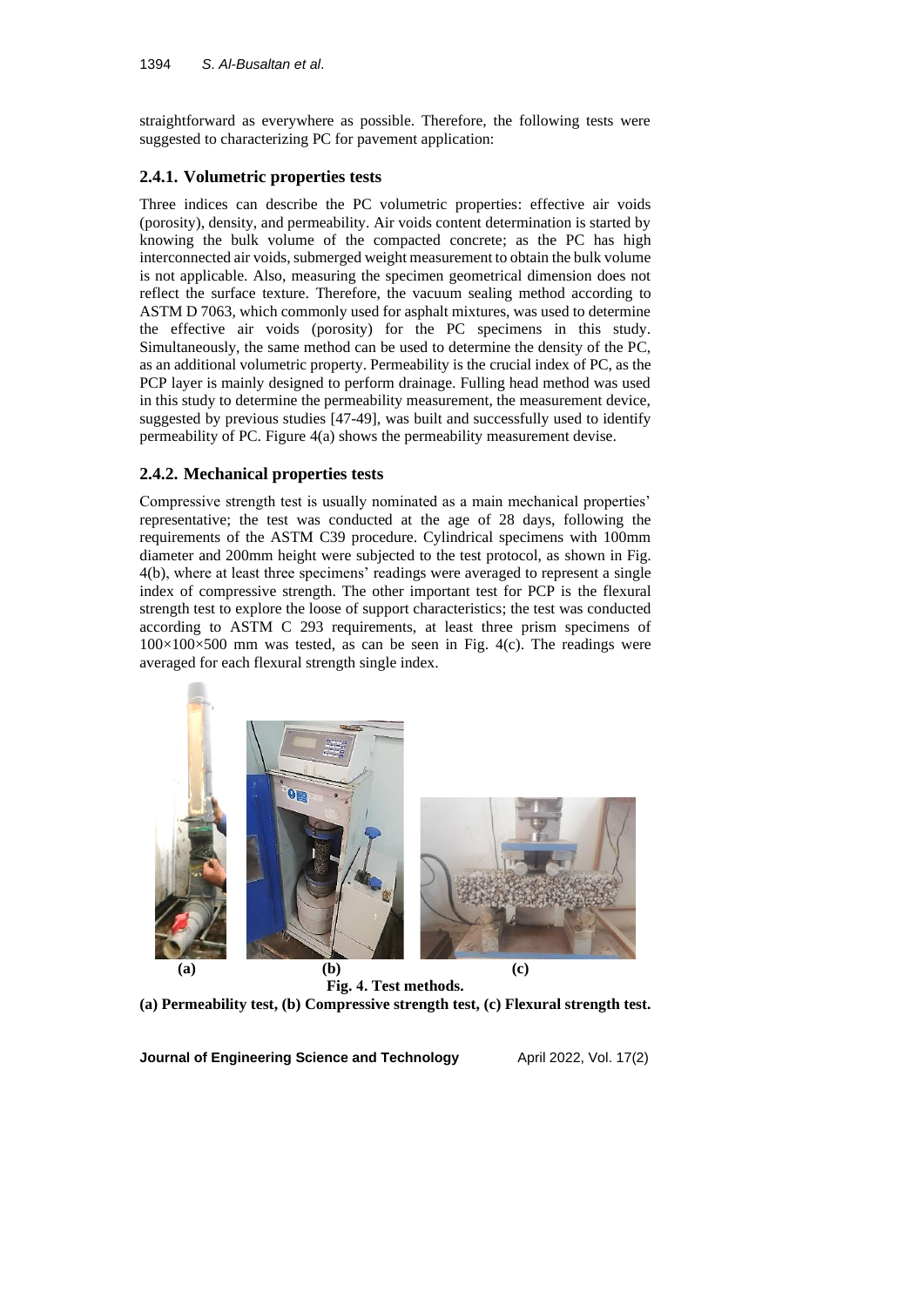#### **3. Results and Discussion**

The result has been stated according to the design mix stages to identify the characteristics of each stage variable on the development in *PC* indexes, i.e., Volumetric (porosity, density, and permeability) and mechanical (Compressive strength and flexural strength).

#### **3.1.Effect of various aggregate size**

As mentioned, three aggregate sizes were selected to identify their effect on PC performance. Figure 5 demonstrates the variation in porosity and permeability due to change in aggregate size. In general, aggregate size showed a substantial effect on the porosity and permeability; as NMAS increases, both indices increase dramatically, nonlinear formulas are governed the relationship. It was detected that the produced PC samples have porosity ranging from 19-33 %; this is an acceptable range for PCP (15-25%) [50]. Similarly, permeability ranging from 6-36 mm/s, this is acceptable as well (at least 1.16 mm/s) [51]. The bigger aggregate size facilitates higher air voids, and this explains the higher permeability. Beyond that, the density of the produced PC can be affected accordingly, as shown in Fig. 6. All the obtained volumetric properties results are confirmed to those gained by other studies [50, 52, 53]. Although superior volumetric properties are associated with higher NMAS, mechanical properties have to pass the desirable limits.

The Compressive strength and Flexural Strength of PC with a variation in aggregate size are disclosed in Fig. 7. It is noticed that both indices have identical relation patterns, where nonlinear formulas are gained. Surprisingly, the smaller NMAS PC mixture does not give the higher strength, as expected. This is due to the increase in stone on stone contact and higher surface areas of blend mixture with decrease NMAS, the obtained results disagree with some study [50], but agree with other [21]. Other factors like the mechanical properties of aggregate particles, and the paste characteristics are after the superiority of 12.5 mm NMAS mixture in mechanical properties. Whereas intermediate NMAS balancing the paste quantity and thickness, resulting in better performance. Therefore, this aggregate size was selected to investigate the rest stages of characterizing PC mixtures. It is worth mentioning that the mechanical properties like compressive strength do not reach the minimum required level, i.e., 21 MPa internationally/or 30 MPa locally for traditional rigid pavement, so, extra development is in high demand to produce more durable PCP.



**Fig. 5. Variation of porosity and permeability with agg. size**.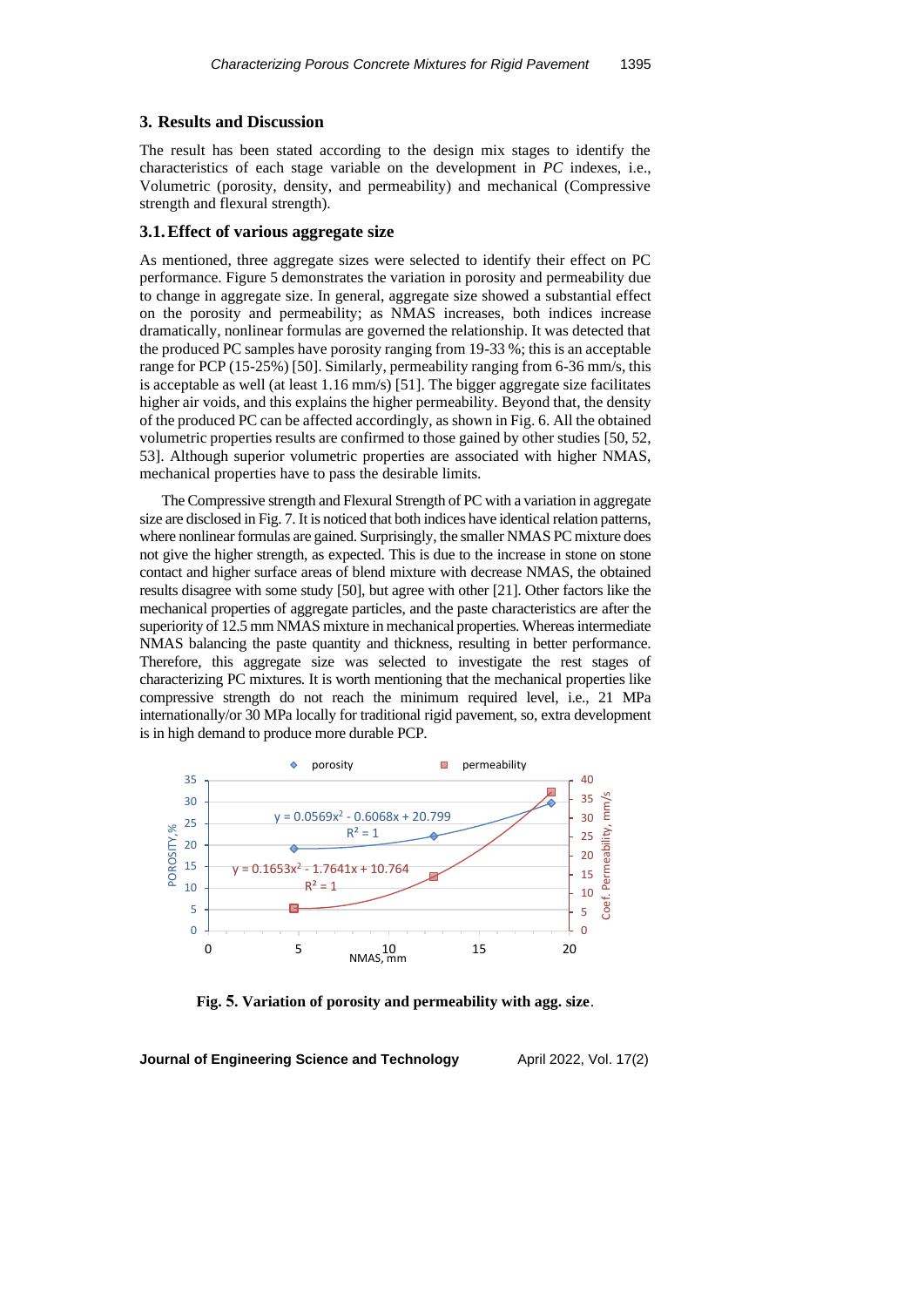

**Fig. 6. Variation of density with agg. size.**



**Fig. 7. Variation of compressive and flexural strengths with agg. size.**

### **3.2.Effect of water/ cement ratio**

Three w/c ratios were chosen to optimize the volumetric and mechanical properties of traditional PC mixtures. The rheology of the paste is highly affected by w/c ratio, moreover, this rheology affects all indices, as shown in Figs. 8-10. Increasing w/c reduces both porosity and permeability, with a significant effect on permeability than that for porosity, as shown in Fig. 8. This is due to the lubricant effect of extra water and flowable paste. Undesirably, the low viscosity of the paste results in segregation of the paste at the lower part of the sample and reduce the interconnected voids. Noticeably, still the gained results within the specified limitations. Moreover, the improvement in the rheology of the paste facilitate increases in density, as can be seen in Fig. 9.

The mentioned paste's rheology variation slightly affects the compressive strength and flexural strength. Figure 10 demonstrates that 0.28 is the optimum value. Although, decrease the viscosity of the paste increase the segregated paste layer at the lower part of the sample, but higher w/c led to drain-down of the upper binder, which slightly weakening the PC sample. Noticeably, this phenomenon was recognized in the beam than the cylinder samples. This is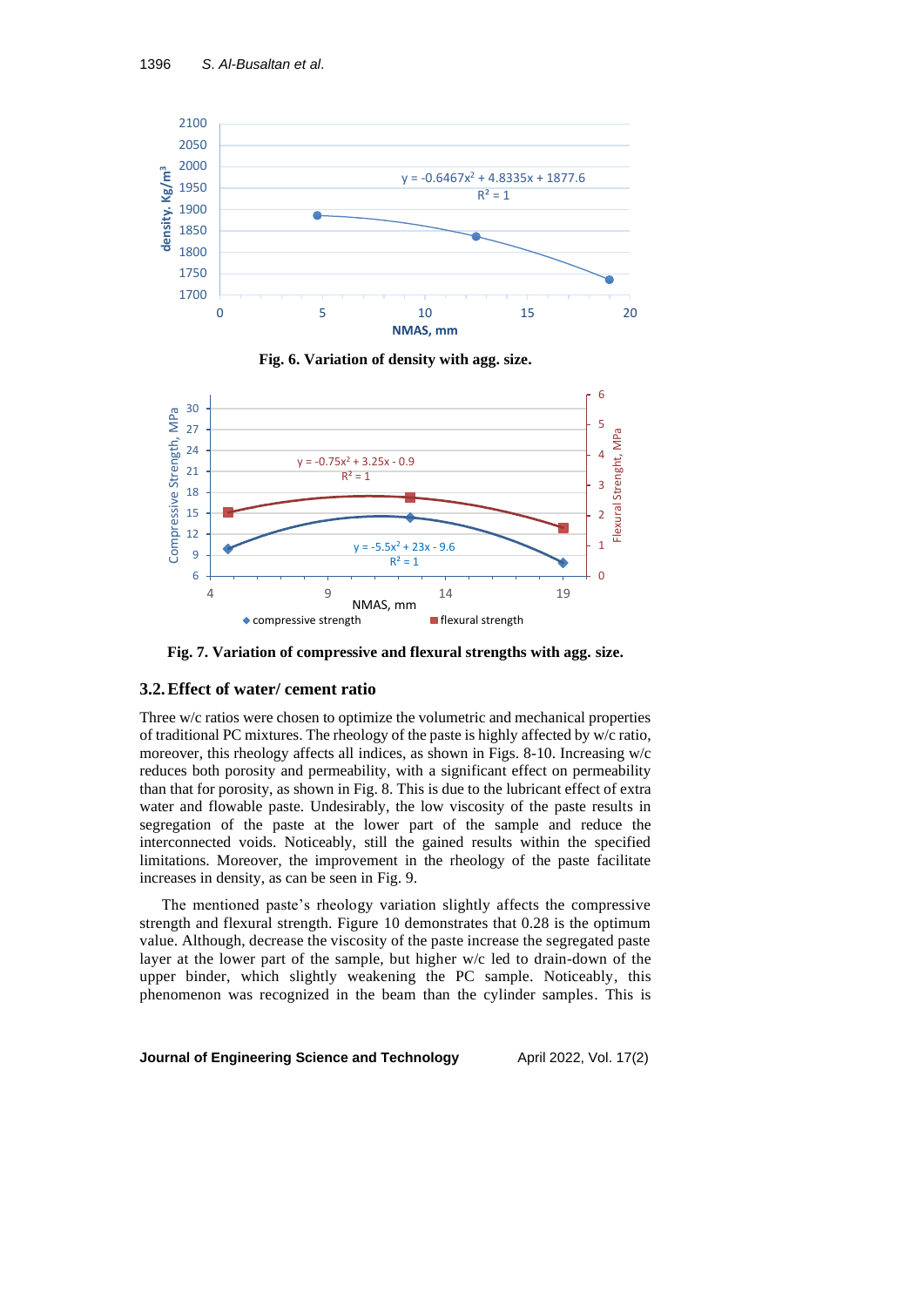explained by the noticeable concave pattern of the flexural curve than that of the compressive one. The results imply that the cement aggregate bonding force is affected slightly within moderate w/c ratio variation, namely, 0.24-0.32. The loss of bounding in the upper zone is supplemented by lower part, as confirmed by other studies [1, 21, 53]. However, within all the volumetric and mechanical properties 0.28 w/c ratio, the more appropriate performance, although mechanical properties, is still under the requirements. Where is further development to the mechanical properties with conserving the volumetric properties are in high demand.



**Fig. 8. Variation of porosity and permeability with various w/c ratio.**



**Fig. 9. Variation of density with various w/c ratio.**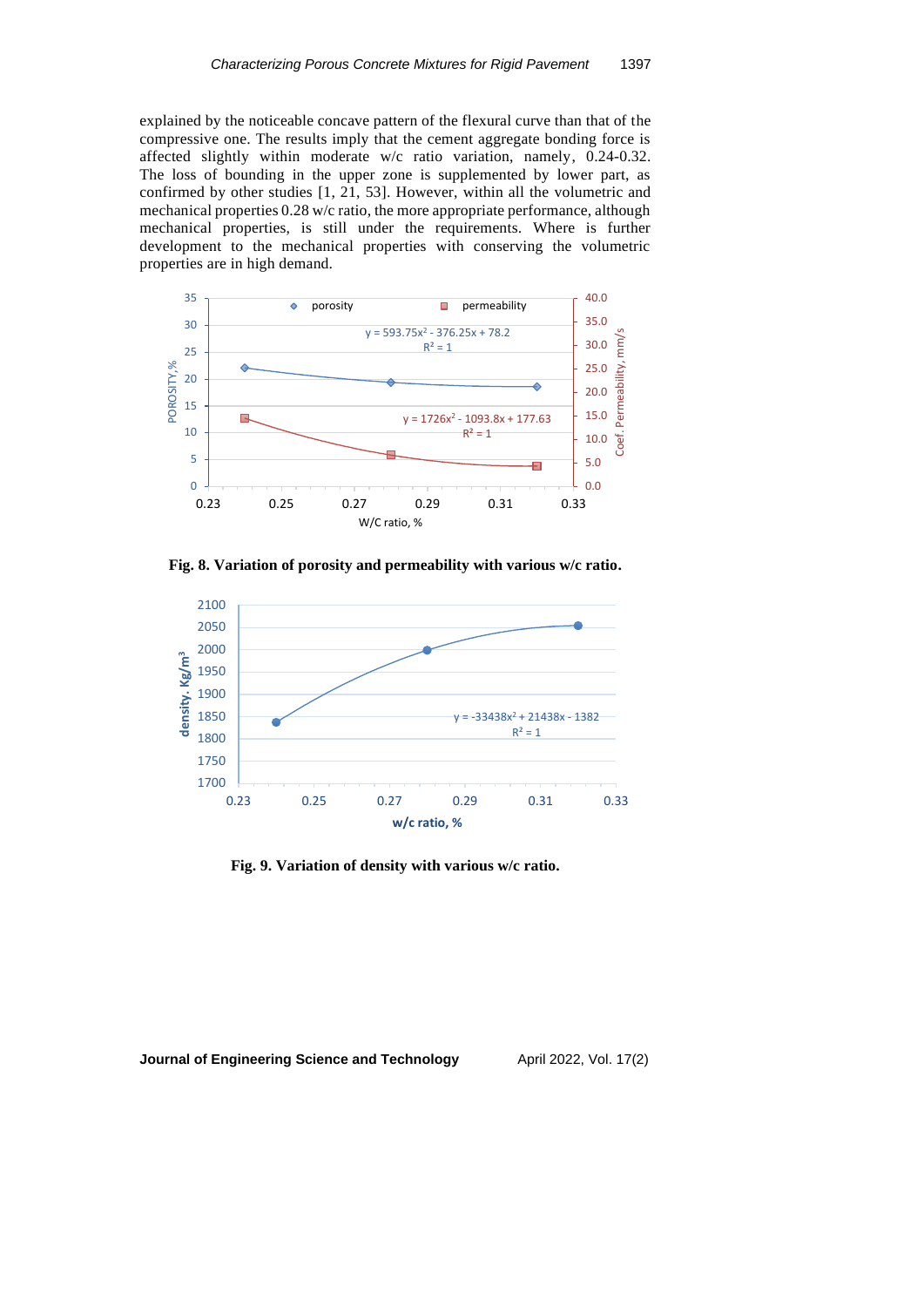

**Fig. 10. Variation of compressive and flexural strengths with various w/c ratio**

## **3.3.Effect of aggregate/paste ratio**

As expected, increasing the agg./paste ratio provides higher porosity and permeability, as shown in Fig. 11. The influence of increasing the paste ratio affects the permeability more than porosity, as disclosed by the patterns and the equations that correlate agg/paste on one side and the porosity and permeability on the other side, i.e., convex and concave. As a rule, extra paste decreases the interconnection voids, even when they exist. This can also be approved by increasing the PC's density, as can be seen in Fig. 12. Two other important notes are recognized regarding this variable. Firstly, the nonlinear relations between agg/paste value and all volumetric indices imply this variable's sensitivity in determining the PC properties. Serious care should be taken in PC production regarding this variable. Secondly, the lower limit of porosity and permeability (15% and 1.16 mm/s, respectively) can achieve only when agg/paste ratio is over 78%. Within this study's variables ranges, unlike the aggregate size and w/c ratio, agg/paste variable verifies its sensitivity on volumetric properties of PC. Similarly, other studies gained the same conclusion [21, 54]

The high variation of volumetric properties due to variation in agg/paste ratio reflected extensively on mechanical properties of PC samples, as can be seen in Fig. 13. The range of this variable is approximately doubled both compressive and flexural strengths. The increment of paste increases the binding of aggregates togethers and the sufficient quantity of binder, strengthening both the cement microstructure and interfacial transition zone (ITZ). When the paste is skinny, especially the ITZ, it is very brittle and easy to break. It worth mentioned that a similar result had been confirmed by other studies [1, 21, 25]—unfortunately, the improvement in volumetric properties in contrast to the improvement in mechanical properties. Indeed, the functional properties of PC do not associate with high paste content. Alternatively, strengthen the cement micro-structure and ITZ have to be improved by other means. Finally, this stage confirmed the limitation of using agg/paste ratio of 80%. Although a bit low percent is allowed (i.e., 78%), the sharp limits could gain undesirable volumetric indices.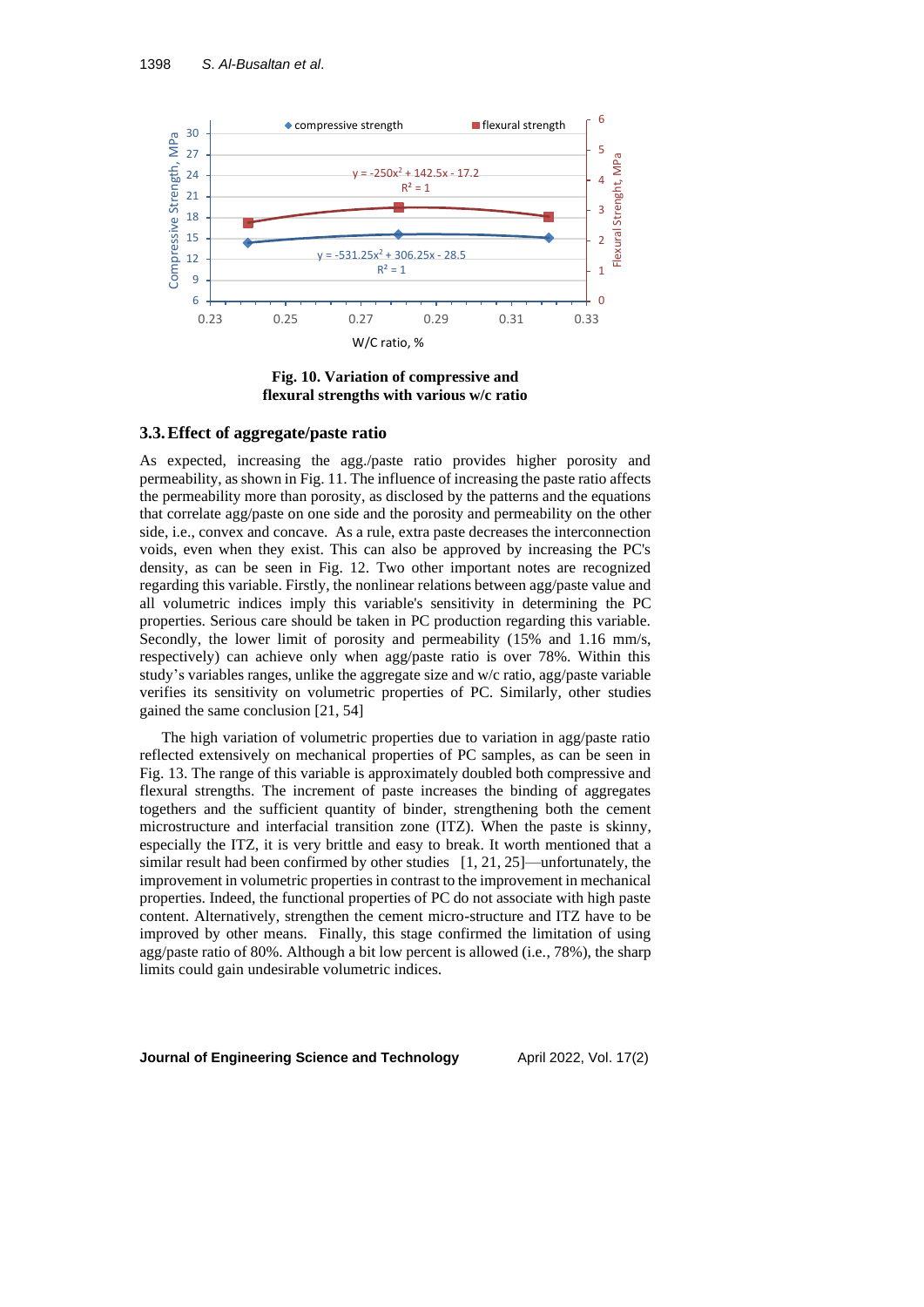

**Fig. 11. Variation of porosity and permeability with various agg./paste ratio.**



**Fig. 12. Variation of density with various agg./paste ratio.**



**Fig. 13. Variation of compressive and flexural strengths with various agg./paste ratio.**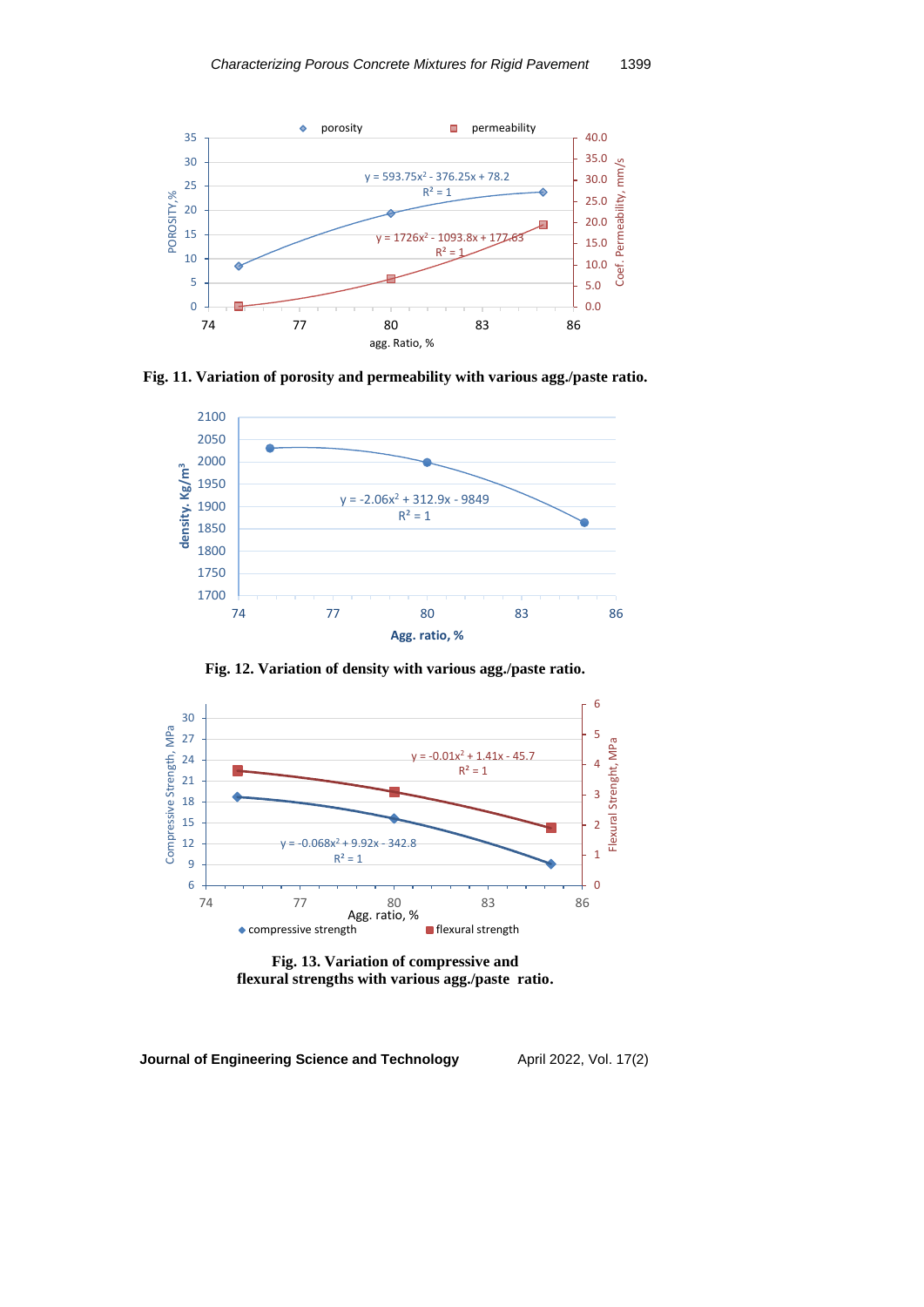#### **3.4.Effect of superplasticizer**

It is believed that the potential for higher performance is achievable with paste optimization. The paste has to be flowable to a specific state to cover all aggregates surface under the nominated compaction method without any segregation of paste. Also, it has sufficient thickness that enables continuous mass and continuously interconnected voids. Simultaneously, such paste has to associate high strength for cement microstructure and ITZ. For these reasons, adding SP can achieve these goals when the SP is optimized, as shown in Figs. 14-16. SP dosage is highly dependent on its type; in this study, the used type G is recommended up to 2% of OPC weight for traditional concrete, but for PC it has to be lower due to the absence of fine fractions. Thus, up to 1% was utilized as recommended by other studies [1, 50]. In general, SP has comparatively affected the permeability than porosity, as shown in Fig. 14, even in maximum dosage, the permeability being out of limitation. This due to the high flowability of the produced paste, which causes segregation of paste and blocks the voids. Nevertheless, such flowability facilitates lower binder thickness that reflects less density, although the packing of the mix constitutes is increased, as can be noticed in Fig. 15. However, 0.7 % dosage associated a reduction in w/c ratio from 0.28 to 0.23 with the same workability. Such dosage looks an optimum for improving the volumetric properties.

SP introduced comparatively moderate improvement for PC mechanical properties, as shown in Fig. 16. The compressive and flexural strength are high within the optimum 0.7 % SP dosage, where the porosity and permeability are upgraded. This improvement is back to reducing the w/c ratio in the first instant, improving the paste matrix (cement micro-structure), and enhancing ITZ. The last two result from creating interpenetrating matrices from the introduction of SP and those resulting from the hydration process, consequently more strength paste. Moreover, the increase of packing product an increase in stone-on-stone contact or contact area. Altogether help in PC mechanical properties' moderate improvement. It is worth mentioning that the relatively improvement in the mechanical properties of PC with maximum dosage reflects the segregation of the paste more than the enhancement in paste strength, as clear from volumetric indices. Thus, the sensitivity of paste consistency for obtaining a highperformance PC is proven again, as pointed in w/c optimization stage. Such sensitivity was highlighted by other researchers [29, 50, 52].



**Fig. 14. Variation of porosity and permeability with various SP percentages.**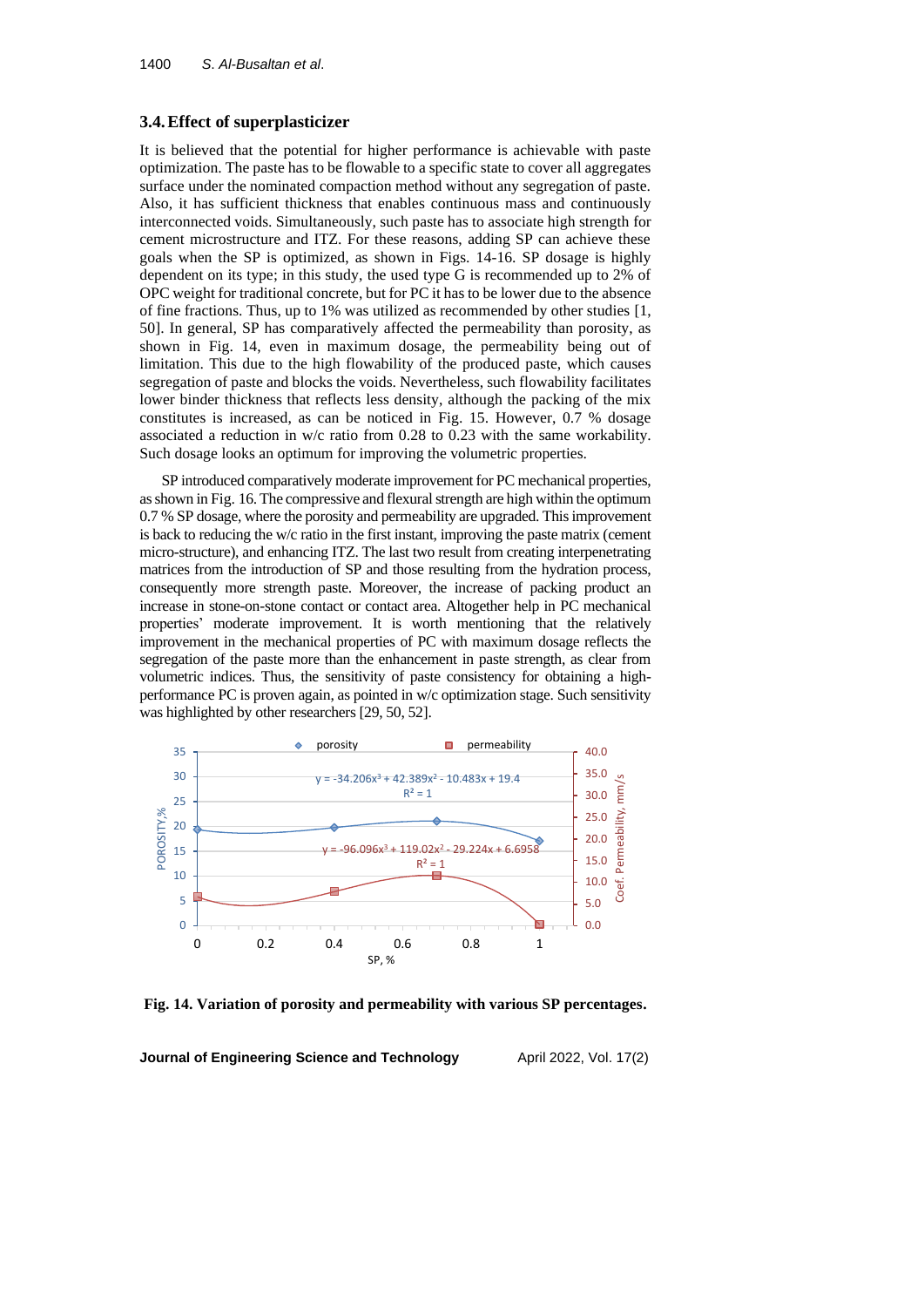

**Fig. 15. Variation of density with various SP percentages.**



**Fig. 16. Variation of compressive and flexural strengths with various SP percentages**

## **3.5. Effect of reactive powder (SF)**

Comprising SF within the paste constituents with optimizing W/B ((water/binder), as OPC is no longer represented the binder alone), showed significant results in conserving the gained volumetric performance with improving mechanical properties, as can be seen in Figs. 17-19. It is evident that the volumetric properties of PC were affected due to SF introduction; porosity and permeability exhibit a slight reduction but within the specification limits for all dosage of SF, as demonstrated in Fig. 17. Although the consistency of the paste is controlled (through slump test) using constant SP and increase the W/B as SF increase, the reduction in these indices is still recognized. This might be a result of an increase in the thickness of the paste that covers aggregate surfaces, as it becomes more stable at a fresh state when very fine particles introduce; this is based on the reduction in density, as can be seen in Fig. 18. The charges repelling and chemical reaction among paste constitutes; is also after such stability of the thick paste. Therefore, thicker paste minimizes the voids and voids interconnection.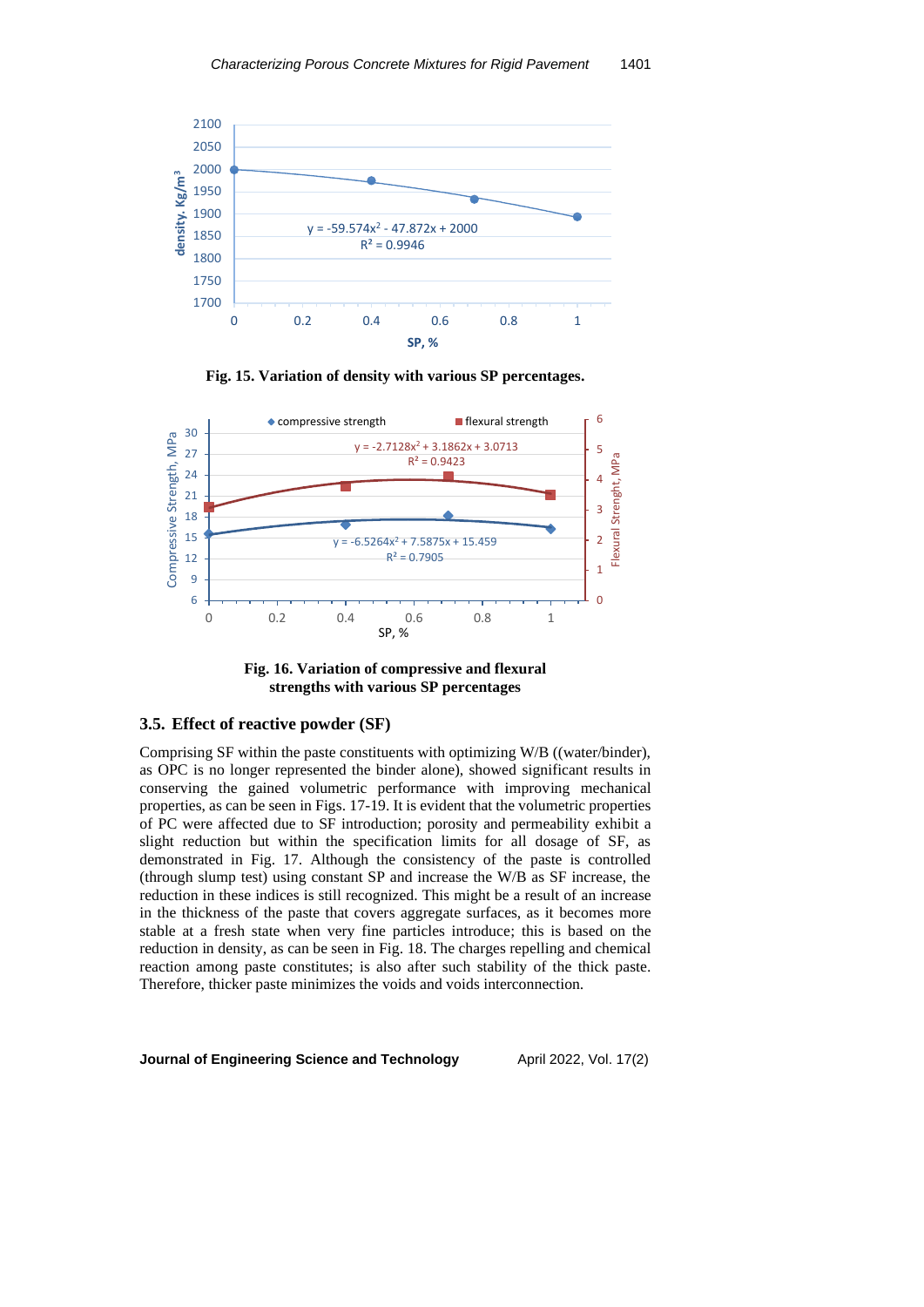It is believed that the bonding force of the cement microstructure matrix and ITZ had significantly improved by adding SF. The compressive strength is increased from about 45-101 %, and the flexural strength is increased from about 48-74%, when SF is added from 10-30%, respectively, as shown in Fig. 19. The proposed increase in paste thickness with properties of the paste itself is both after the improvement. More important for the high mechanical performance of paste is the type and quantity of the hydration products that appear due to SF, where the less is the micro matrices from the presence of SP. In all cases, the higher SF and the higher SP (constant to the binder content, not to the mix) facilitate high compressive and flexure strength to high levels. It is worth mentioning that at high SF dosage, the gain in compressive strength is higher than that for flexural strength, which might be to the test setup and brittleness increment of the cement microstructure than the ITZ. Finally, introducing SF as approved by other studies [54, 55] is more significant than fiber, polymer or cohesive agents [1, 50, 53].



**Fig. 17. Variation of porosity and permeability with various SF percentages.**



**Fig. 18. Variation of density with various SF percentages**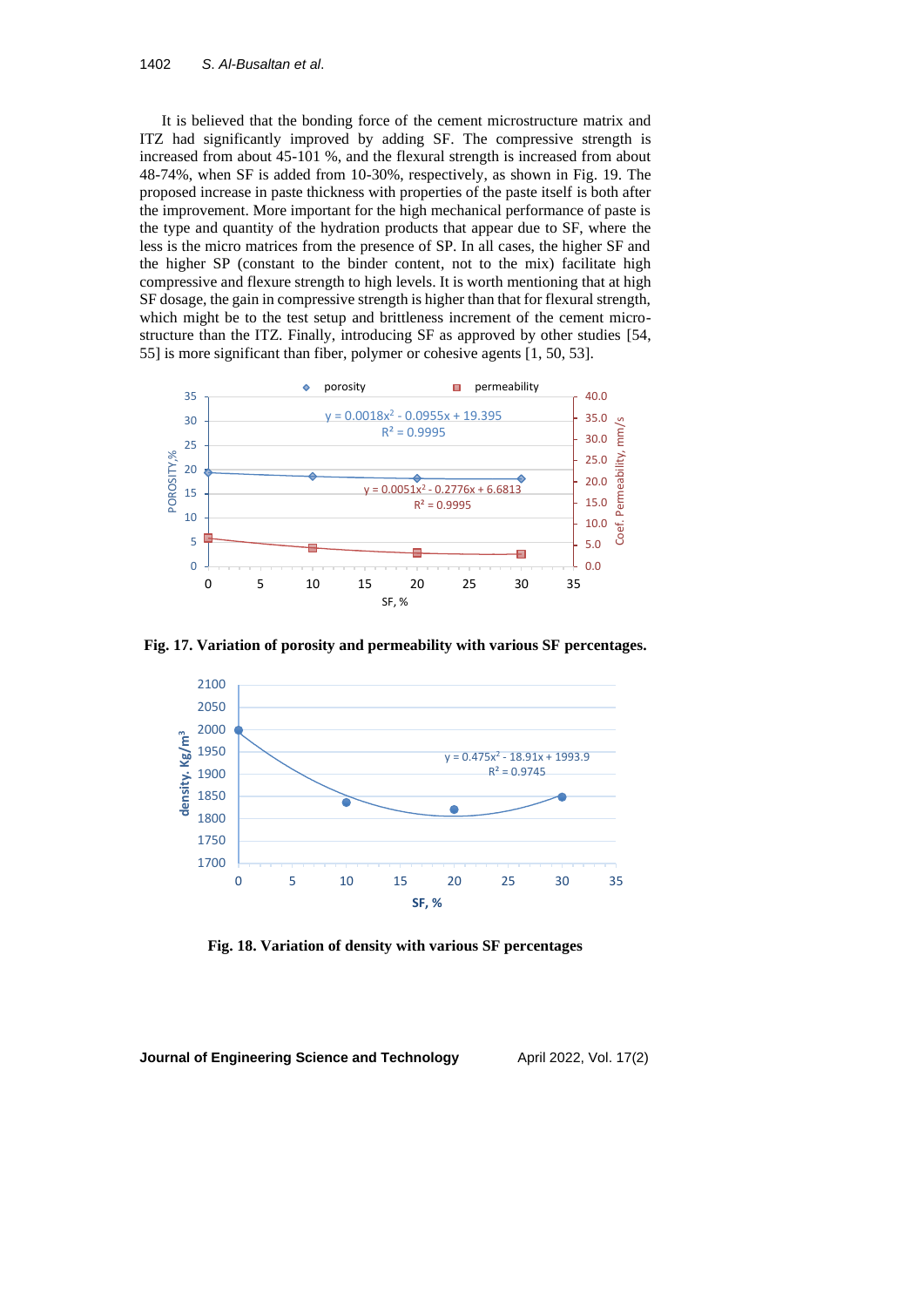

**Fig. 19. Variation of compressive and flexural strengths with various SF percentages**

# **4. Conclusions**

The influence of different variables on the mechanical and volumetric properties for PC mixture was investigated. These variables included: aggregate size, agg/paste ratio, w/c ratio, SP dosage, and SF dosage. From the extensive experiment program results, the following can be concluded:

- Higher NMAS is facilitated better volumetric properties; at the same time, it is disclosed the inferiority of mechanical properties. Conversely, the lower NMAS, while the intermediate 12.5 mm NMAS is balancing between mechanical and volumetric properties of PC mixtures.
- Water/cement or water/binder ratio is a vital variable in PC mix design; minimal variation in such ratio is allowed to conserve the required highperformance PC mixture.
- Agg/paste ratio appears to be very sensitive in determining the volumetric and mechanical properties of PC mixtures. A ratio of 80% is a boundary of a highperformance PC.
- SP comprising to optimum value is exhibited a moderate role in enhancing mechanical properties with conserving the gained volumetric properties of PC mixture.
- Introducing SF is significant in the production of high-performance PC mixtures. Up to 30% of the OPC percentage with optimizing SP and W/B ratios is key element for mechanical and volumetric properties of PC mixtures.
- Almost always, nonlinear equations are governing the relations between PC mix design variable and performance indices. Such patterns explore the sensitivity of these variables in limiting the PC performance.

Based on obtained results, sufficient volumetric properties (e.g., high permeability) with comparative mechanical properties required for normal concrete for pavement applications encourage the development of high-performance PC for applications like highway pavement intersection area, car parking lots, bridge deck, etc. Its ability for the primary function, namely, vehicle load transition to subgrade, further to additional functions like hydroplaning control and high skid resistance,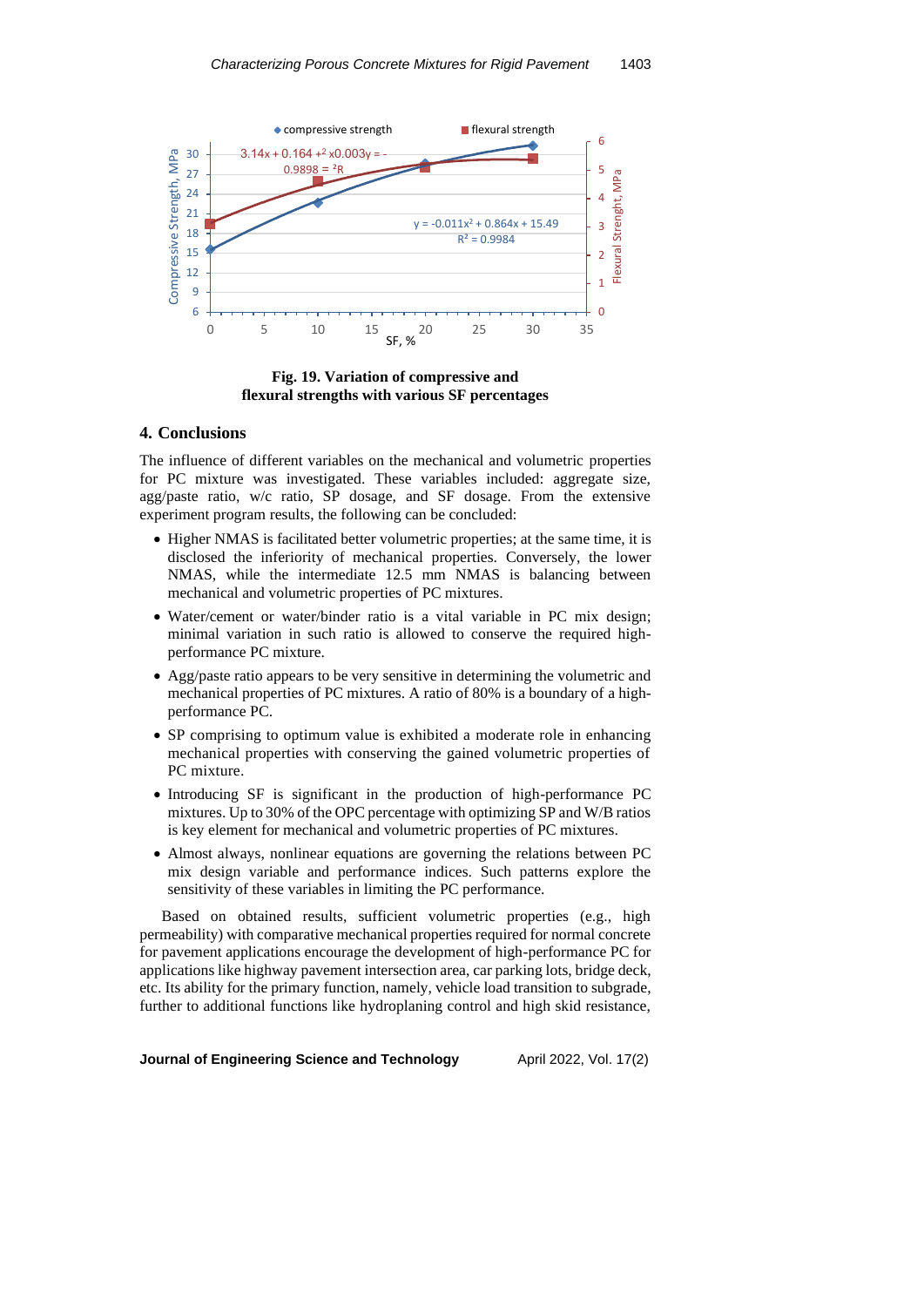noise reduction and urban ambient temperature minimally highlighted a unique paving material. However, other research studies are required in different ways like curing protocol, sustainable materials incorporation, numerical analysis, etc. Still, the most important is moving the studies from lab scale to field scale investigations.

# **References**

- 1. Chindaprasirt, P.; Hatanaka, S.; Chareerat, T.; Mishima, N.; and Yuasa, Y. (2008). Cement paste characteristics and porous concrete properties. *Construction and Building Materials*, 22(5), 894-901.
- 2. Schokker, A.J. (2009). *The sustainable concrete guide – Strategies and examples*. U.S. Green Concrete Council.
- 3. Bonicelli, A.; Giustozzi, F.; Crispino, M.; and Borsa, M. (2014). Investigation on the functional and mechanical performance of differentially compacted pervious concrete for road pavements. *Sustainability*, *Eco-efficiency*, *and Conservation in Transportation Infrastructure Asset Management*, 265.
- 4. Tian, B.; Liu, Y.; Niu, K.; Li, S.; Xie, J.; and Li, X. (2014). Reduction of tirepavement noise by porous concrete pavement. *Journal of Materials in Civil Engineering*, 26(2), 233-239.
- 5. Chen, J.; Chu, R.; Wang, H.; Zhang, L.; Chen, X.; and Du, Y. (2019). Alleviating urban heat island effect using high-conductivity permeable concrete pavement. *Journal of Cleaner Production*, 237, 117722.
- 6. Al-Humeidawi, B.H.; and Mandal, P. (2018). Experimental investigation on the combined effect of dowel misalignment and cyclic wheel loading on dowel bar performance in JPCP. *Engineering Structures*, 174, 256-266.
- 7. Al-Khuzaie, M.G.; Al-Humeidawi, B.H.; and Al-Sa'idi, R.I.F. (2020). Assessment of the mechanical properties of concrete pavement containing crumb rubber of tires. *IOP Conference Series: Materials Science and Engineering*, 737, 012141.
- 8. Onstenk, E.; Aguado, A.; Eickschen, E.; and Josa, A.(1993). Laboratory study of porous concrete for its use as top-layer of concrete pavements. *Fifth International Conference on Concrete Pavement Design and Rehabilitation*. Purdue University, West Lafayette, Indiana,125-139
- 9. Ghafoori, N.; and Dutta, S. (1995). Development of no-fines concrete pavement applications. *Journal of Transportation Engineering*, 121(3), 283-288.
- 10. Beeldens, A.; Van Gemert, D.; De Winne, E.; Caestecker, C.; and Van Messern, M.(1997). Development of porous polymer cement concrete for highway pavements in Belgium. *Proceedings of the* 2*nd East Asia symposium on polymers in concrete EASPIC*, *Koriyama*,121-129
- 11. Kajio, S.; Tanaka, S.; Tomita, R.; Noda, E.; and Hashimoto, S.(1998). Properties of porous concrete with high strength. *Proceedings of the* 8*th international symposium on concrete roads*. Tokushima, Japan,171-177
- 12. Pindado, M.Á.; Aguado, A.; and Josa, A. (1999). Fatigue behavior of polymermodified porous concretes. *Cement and Concrete Research*, 29(7), 1077-1083.
- 13. Olek, J.; Weiss, W.J.; Neithalath, N.; Marolf, A.; Sell, E.; and Thornton, W. (2003). *Development of quiet and durable porous Portland cement concrete paving materials*. Purdue University, West Lafeyette, United States.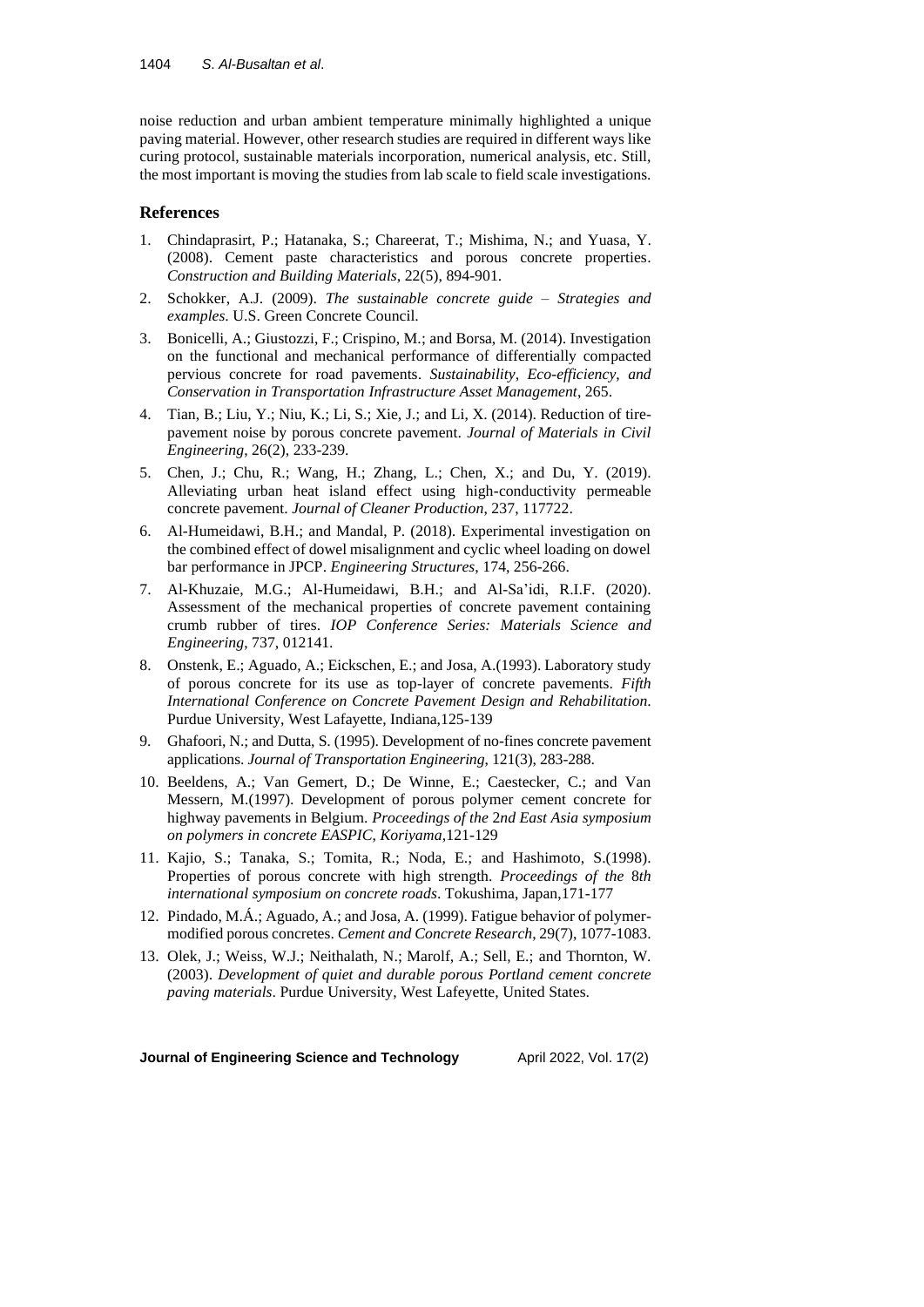- 14. Yang, J.; and Jiang, G. (2003). Experimental study on properties of pervious concrete pavement materials. *Cement and Concrete Research*, 33(3), 381-386.
- 15. Murata, Y.; Nishizawa, T.; and Kokubu, K.(2005). Evaluation of porous concrete pavements in Japan. *Eighth International Conference on Concrete Pavements: Innovations for Concrete Pavement: Technology Transfer for the Next Generation*. Colorado Springs CO, United States,462-473
- 16. Neithalath, N.; Marolf, A.; Weiss, J.; and Olek, J. (2005). Modeling the influence of pore structure on the acoustic absorption of enhanced porosity concrete. *Journal of Advanced Concrete Technology*, 3(1), 29-40.
- 17. Kevern, J. (2006). *Mix design determination for freeze-thaw resistant Portland cement pervious concrete*. Master's Thesis, Ames, IA: Iowa State University.
- 18. Marolf, A.; Neithalath, N.; Sell, E.; Wegner, K.; Weiss, J.; and Olek, J. (2004). Influence of aggregate size and gradation on acoustic absorption of enhanced porosity concrete. *ACI Materials Journal-American Concrete Institute*, 101(1), 82-91.
- 19. Neithalath, N.; Weiss, J.; and Olek, J.(2004). Improving the acoustic absorption of enhanced porosity concrete with fiber reinforcement. *International RILEM Symposium on Concrete Science and Engineering: A Tribute to Arnon Bentur*. Evanston, Illinois,
- 20. Kevern, J.; Wang, K.; Suleiman, M.T.; and Schaefer, V. (2005). *Mix design development for pervious concrete in cold weather climates*. South Loop Drive, Suite 3100, USA: Iowa Department of Transportation, National Concrete Pavement Technology Center, Iowa Concrete Paving Association
- 21. Crouch, L.; Pitt, J.; and Hewitt, R. (2007). Aggregate effects on pervious Portland cement concrete static modulus of elasticity. *Journal of Materials in Civil Engineering*, 19(7), 561-568.
- 22. Chindaprasirt, P.; Hatanaka, S.; Mishima, N.; Yuasa, Y.; and Chareerat, T. (2009). Effects of binder strength and aggregate size on the compressive strength and void ratio of porous concrete. *International Journal of Minerals*, *Metallurgy and Materials*, 16(6), 714-719.
- 23. Kim, H.; and Lee, H. (2010). Influence of cement flow and aggregate type on the mechanical and acoustic characteristics of porous concrete. *Applied Acoustics*, 71(7), 607-615.
- 24. Sung, C.-Y.; and Kim, Y.-I. (2012). Void ratio and durability properties of porous polymer concrete using recycled aggregate with binder contents for permeability pavement. *Journal of Applied Polymer Science*, 126(S2), E338-E348.
- 25. Yeih, W.; and Chang, J.J. (2019). The influences of cement type and curing condition on properties of pervious concrete made with electric arc furnace slag as aggregates. *Construction and Building Materials*, 197, 813-820.
- 26. Hazaree, C.; and Ceylan, H. (2006). High volume fly ash concrete for pavement applications with gap graded aggregates: Marginal and fine sands. *Airfield and Highway Pavement: Meeting Today's Challenges with Emerging Technologies*, 528-542
- 27. Jin, N. (2010). *Fly ash applicability in pervious concrete*. MSc thesis. The Ohio State University, USA.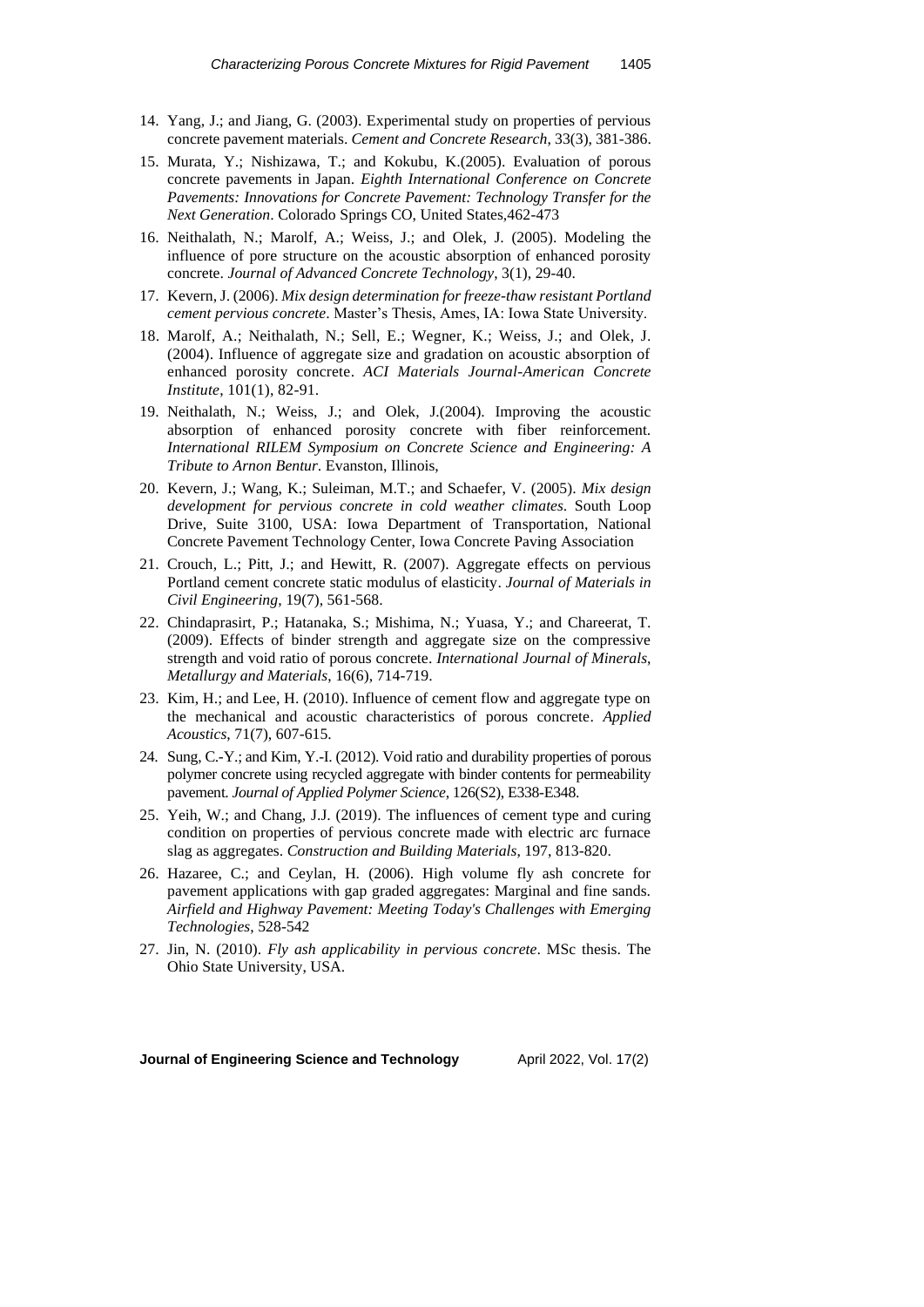- 28. Zain, M.F.M.; Islam, M.; Mahmud, F.; and Jamil, M. (2011). Production of rice husk ash for use in concrete as a supplementary cementitious material. *Construction and Building Materials*, 25(2), 798-805.
- 29. Abdulwahid, A.A.; Al-Shafi'i, N.T.; and Al-Busaltan, S.F. (2020). Evaluating the effect of porous concrete pavement characteristics on beneath pavement layers. *IOP Conference Series: Materials Science and Engineering*, 870, 012064.
- 30. Huang, B.; Wu, H.; Shu, X.; and Burdette, E.G. (2010). Laboratory evaluation of permeability and strength of polymer-modified pervious concrete. *Construction and Building Materials*, 24(5), 818-823.
- 31. Tho-in, T.; Sata, V.; Chindaprasirt, P.; and Jaturapitakkul, C. (2012). Pervious high-calcium fly ash geopolymer concrete. *Construction and Building Materials*, 30, 366-371.
- 32. Mardani-Aghabaglou, A.; Tuyan, M.; Yılmaz, G.; Arıöz, Ö.; and Ramyar, K. (2013). Effect of different types of superplasticizer on fresh, rheological and strength properties of self-consolidating concrete. *Construction and Building Materials*, 47, 1020-1025.
- 33. Singh, L.; Karade, S.; Bhattacharyya, S.; Yousuf, M.; and Ahalawat, S. (2013). Beneficial role of nanosilica in cement based materials – A review. *Construction and Building Materials*, 47, 1069-1077.
- 34. Elango, K.S.; Gopi, R.; Saravanakumar, R.; Rajeshkumar, V.; Vivek, D.; and Raman, S.V. (2020). Properties of pervious concrete - A state of the art review. *Materials Today: Proceedings*, 45, 2422-2425.
- 35. Elizondo-Martínez, E.-J.; Andrés-Valeri, V.-C.; Jato-Espino, D.; and Rodriguez-Hernandez, J. (2020). Review of porous concrete as multifunctional and sustainable pavement. *Journal of Building Engineering*, 27, 100967.
- 36. Shen, W.; Shan, L.; Zhang, T.; Ma, H.; Cai, Z.; and Shi, H. (2013). Investigation on polymer–rubber aggregate modified porous concrete. *Construction and Building Materials*, 38, 667-674.
- 37. Zhao, Y.; Wang, X.; Jiang, J.; and Zhou, L. (2019). Characterization of interconnectivity, size distribution and uniformity of air voids in porous asphalt concrete using X-ray CT scanning images. *Construction and Building Materials*, 213, 182-193.
- 38. Debnath, B.; and Sarkar, P.P. (2019). Permeability prediction and pore structure feature of pervious concrete using brick as aggregate. *Construction and Building Materials*, 213, 643-651.
- 39. Lü, Q.; Qiu, Q.; Zheng, J.; Wang, J.; and Zeng, Q. (2019). Fractal dimension of concrete incorporating silica fume and its correlations to pore structure, strength and permeability. *Construction and Building Materials*, 228, 116986.
- 40. Li, D.; Li, Z.; Lv, C.; Zhang, G.; and Yin, Y. (2018). A predictive model of the effective tensile and compressive strengths of concrete considering porosity and pore size. *Construction and Building Materials*, 170, 520-526.
- 41. Chen, G.; Li, F.; Jing, P.; Geng, J.; and Si, Z. (2021). Effect of pore structure on thermal conductivity and mechanical properties of autoclaved aerated concrete. *Materials*, 14(2), 339.
- 42. Shen, P.; Lu, J.-X.; Zheng, H.; Liu, S.; and Sun Poon, C. (2021). Conceptual design and performance evaluation of high strength pervious concrete. *Construction and Building Materials*, 269, 121342.